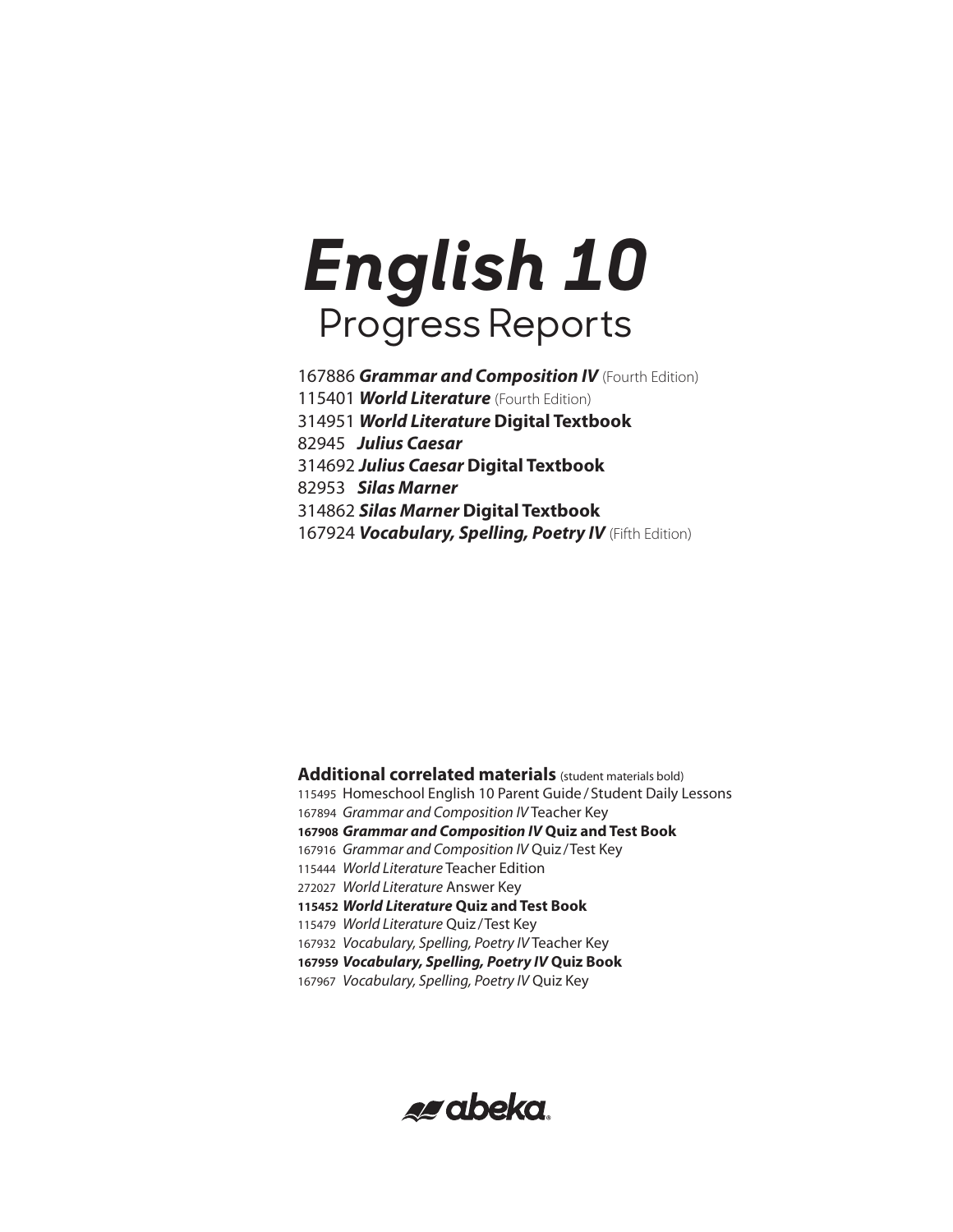**First Grading Period**

Lessons 1–42

| <b>Student Name</b> |      |       |        |
|---------------------|------|-------|--------|
|                     | Last | First | Middle |
| Home Teacher        |      |       |        |

Address **Executive Community Community** and the community of the community of the community of the community of the community of the community of the community of the community of the community of the community of the comm

City, State ZIP

| <b>GRAMMAR QUIZZES</b> |                                                             |       | <b>VOCABULARY/</b><br><b>SPELLING QUIZZES</b> |                   |                                                                    | <b>LITERATURE QUIZZES</b>                                                                                                                                                         |              |                   | <b>LITERATURE HOMEWORK</b><br><b>QUIZZES</b> |                          |  |
|------------------------|-------------------------------------------------------------|-------|-----------------------------------------------|-------------------|--------------------------------------------------------------------|-----------------------------------------------------------------------------------------------------------------------------------------------------------------------------------|--------------|-------------------|----------------------------------------------|--------------------------|--|
| Lesson                 | Quiz                                                        | Grade | Lesson                                        | Quiz              | Grade                                                              | Lesson                                                                                                                                                                            | Quiz         | Grade             | Lesson                                       | Grade                    |  |
| 3                      | $\mathbf{1}$                                                |       | 5                                             | 1A                |                                                                    | 4                                                                                                                                                                                 | $\mathbf{1}$ |                   | $\overline{2}$                               |                          |  |
| 11                     | 2                                                           |       | 10                                            | 1B                |                                                                    | 14                                                                                                                                                                                | 2            |                   | 8                                            |                          |  |
| 21                     | 3                                                           |       | 18                                            | 2A                |                                                                    | 17                                                                                                                                                                                | 3            |                   | 15                                           |                          |  |
| 27                     | 4                                                           |       | 23                                            | 2B                | $\overline{\phantom{a}}$                                           | 25                                                                                                                                                                                | 4            |                   | 16                                           |                          |  |
| 38                     | 5                                                           |       | 33                                            | 3A                | $\overline{\phantom{a}}$                                           | 32                                                                                                                                                                                | 5            |                   | 22                                           |                          |  |
|                        |                                                             |       | 38                                            | <b>Review One</b> |                                                                    | 39                                                                                                                                                                                | 6            |                   | 23                                           |                          |  |
|                        |                                                             |       | 38                                            | (counts twice)    |                                                                    |                                                                                                                                                                                   |              |                   | 29                                           |                          |  |
|                        |                                                             |       |                                               |                   |                                                                    |                                                                                                                                                                                   |              |                   | 31                                           |                          |  |
|                        |                                                             |       |                                               |                   |                                                                    |                                                                                                                                                                                   |              |                   | 35                                           |                          |  |
| <b>POETRY QUIZZES</b>  |                                                             |       |                                               |                   | <b>BOOK REVIEW-Lesson 29</b>                                       |                                                                                                                                                                                   |              |                   | Grade                                        |                          |  |
| Lesson<br>13           | Poem<br>"I Saw God Wash the World"                          |       |                                               |                   | Grade                                                              | Title of book Silas Marner Manual Communication of the Silas Marner                                                                                                               |              |                   |                                              |                          |  |
| 26                     |                                                             |       | "Our Fathers Fought for Liberty"              |                   | $\overline{\phantom{a}}$                                           | Author George Eliot Manual Author Corp.                                                                                                                                           |              |                   |                                              |                          |  |
| 40                     |                                                             |       | "Stars"                                       |                   | $\mathcal{L}^{\text{max}}$ . The set of $\mathcal{L}^{\text{max}}$ | Type of book Classic Manual Control of the Senate Manual Control of the Senate Manual Control of the Manual Co                                                                    |              |                   |                                              |                          |  |
|                        |                                                             |       |                                               |                   |                                                                    | Number of pages 248<br><u> 1989 - Johann Barn, mars ann an t-Amhain an t-Amhain an t-Amhain an t-Amhain an t-Amhain an t-Amhain an t-A</u>                                        |              |                   |                                              |                          |  |
|                        |                                                             |       |                                               |                   |                                                                    | (minimum requirement 200 pages)                                                                                                                                                   |              |                   |                                              |                          |  |
| <b>COMPOSITIONS</b>    |                                                             |       |                                               |                   |                                                                    | <b>ENGLISH TESTS</b>                                                                                                                                                              |              |                   | <b>ENGLISH 10</b>                            |                          |  |
| Lesson                 |                                                             |       | Composition                                   |                   | Grade                                                              | Lesson                                                                                                                                                                            | <b>Test</b>  | Grade             | Quiz Avg. 1/3                                |                          |  |
| 10                     |                                                             |       | Paragraph                                     |                   |                                                                    | $12 \overline{ }$                                                                                                                                                                 | $\mathbf{1}$ |                   | Test Avg. 1/3                                | $\overline{\phantom{a}}$ |  |
| 22                     |                                                             |       | <b>Short Essay</b>                            |                   |                                                                    | 28                                                                                                                                                                                | 2            |                   | Exam $1/3$                                   |                          |  |
| 37                     | Description                                                 |       |                                               |                   | Lesson                                                             | Exam                                                                                                                                                                              | Grade        | <b>Final Avg.</b> |                                              |                          |  |
|                        |                                                             |       |                                               |                   |                                                                    | 42                                                                                                                                                                                | 3            |                   |                                              |                          |  |
|                        | <u> 1989 - Johann Stoff, Amerikaansk politiker (* 1958)</u> |       |                                               |                   |                                                                    | To score English tests / exams, add the points<br>wrong from the grammar and literature sec-<br>tions and subtract from 100. Do not average<br>the grammar and literature scores. |              |                   |                                              |                          |  |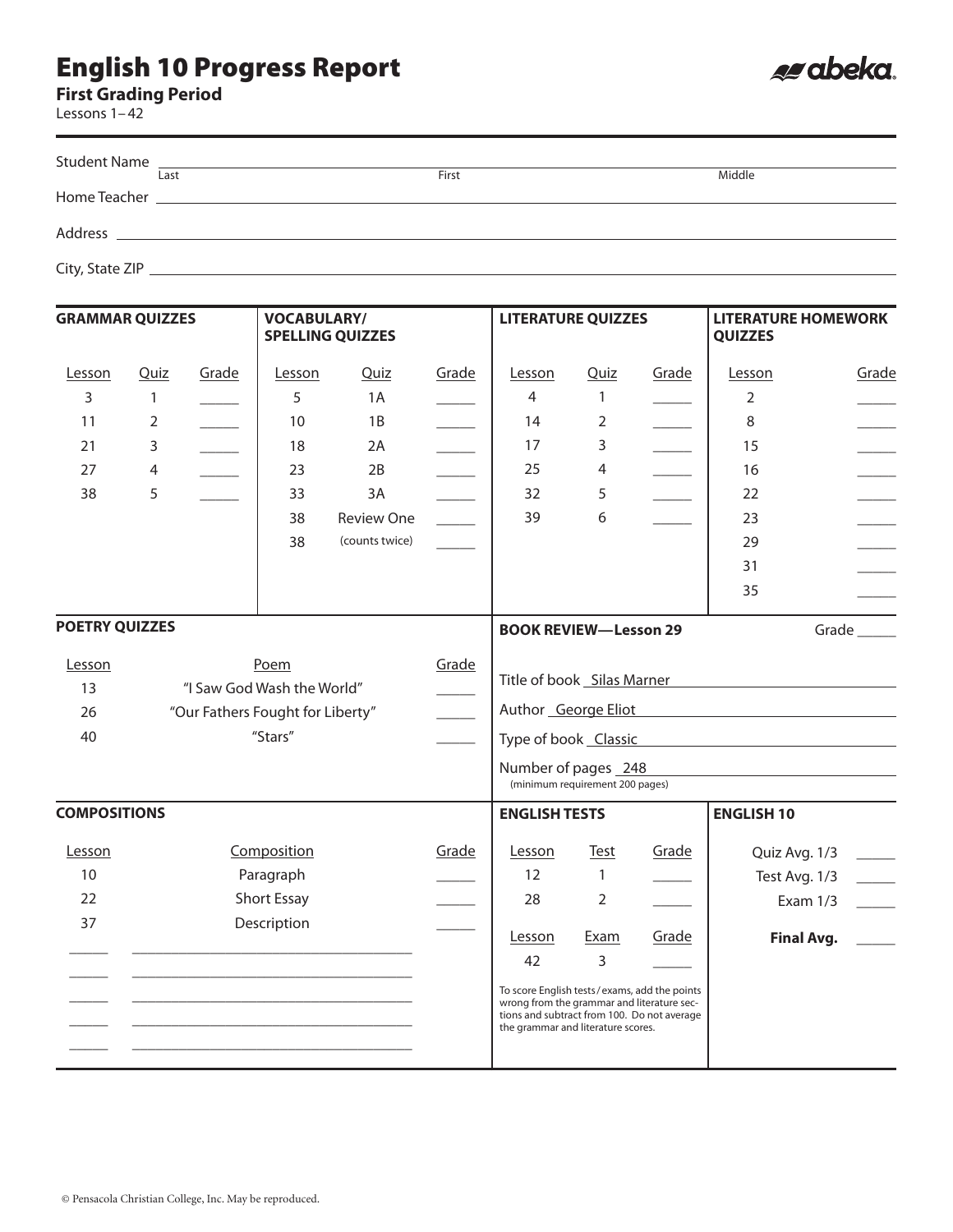#### **Second Grading Period**

Lessons 43–90

| <b>GRAMMAR QUIZZES</b> |      | <b>VOCABULARY/</b><br><b>SPELLING QUIZZES</b>                                                                                                                                                                                        |       | <b>LITERATURE QUIZZES</b><br>the contract of the contract of the contract of the contract of the contract of the contract of the contract of | <b>LITERATURE HOMEWORK</b><br><b>QUIZZES</b> |
|------------------------|------|--------------------------------------------------------------------------------------------------------------------------------------------------------------------------------------------------------------------------------------|-------|----------------------------------------------------------------------------------------------------------------------------------------------|----------------------------------------------|
|                        |      | City, State ZIP <u>example and the state of the state of</u> the state of the state of the state of the state of the state of the state of the state of the state of the state of the state of the state of the state of the state   |       |                                                                                                                                              |                                              |
|                        |      | Address <b>contract to the contract of the contract of the contract of the contract of the contract of the contract of the contract of the contract of the contract of the contract of the contract of the contract of the contr</b> |       |                                                                                                                                              |                                              |
|                        |      |                                                                                                                                                                                                                                      |       |                                                                                                                                              |                                              |
| <b>Student Name</b>    | Last | <u> 1980 - Johann Barn, mars ann an t-Amhainn an t-Amhainn an t-Amhainn an t-Amhainn an t-Amhainn an t-Amhainn an</u>                                                                                                                | First |                                                                                                                                              | Middle                                       |

es abeka.

| Lesson                | Quiz | Grade                    | Lesson       | Quiz              | Grade                    | Lesson                                                                                                                                                                            | Quiz                            | Grade          | Lesson            | Grade                    |  |
|-----------------------|------|--------------------------|--------------|-------------------|--------------------------|-----------------------------------------------------------------------------------------------------------------------------------------------------------------------------------|---------------------------------|----------------|-------------------|--------------------------|--|
| 46                    | 6    |                          | 47           | 4A                |                          | 45                                                                                                                                                                                | 7                               |                | 49                |                          |  |
| 55                    | 7    |                          | 52           | 4B                |                          | 60                                                                                                                                                                                | 8                               |                | 54                |                          |  |
| 68                    | 8    | $\overline{\phantom{a}}$ | 62           | 5A                | $\overline{\phantom{a}}$ | 61                                                                                                                                                                                | 9                               | $\mathbb{R}^n$ | 66                |                          |  |
| 70                    | 9    | $\overline{\phantom{a}}$ | 67           | 5B                | $\overline{\phantom{a}}$ | 64                                                                                                                                                                                | 10                              | $\frac{1}{1}$  | 68                |                          |  |
| 76                    | 10   | $\overline{\phantom{a}}$ | 77           | 6A                |                          | 79                                                                                                                                                                                | 11                              |                |                   |                          |  |
| 80                    | 11   |                          | 82           | <b>Review Two</b> |                          |                                                                                                                                                                                   |                                 |                |                   |                          |  |
|                       |      |                          | 82           | (counts twice)    |                          |                                                                                                                                                                                   |                                 |                |                   |                          |  |
| <b>POETRY QUIZZES</b> |      |                          |              |                   |                          | <b>BOOK REVIEW-Lesson 47</b>                                                                                                                                                      |                                 |                |                   | Completed _____          |  |
| Lesson                |      |                          | Poem         |                   | Grade                    |                                                                                                                                                                                   |                                 |                |                   |                          |  |
| 53                    |      |                          | "Ozymandias" |                   |                          |                                                                                                                                                                                   |                                 |                |                   |                          |  |
| 78                    |      |                          | "Sonnet 29"  |                   |                          |                                                                                                                                                                                   |                                 |                |                   |                          |  |
|                       |      |                          |              |                   |                          |                                                                                                                                                                                   |                                 |                |                   |                          |  |
|                       |      |                          |              |                   |                          |                                                                                                                                                                                   | (minimum requirement 200 pages) |                |                   |                          |  |
| <b>COMPOSITIONS</b>   |      |                          |              |                   |                          | <b>BOOK REVIEW-Lesson 62</b>                                                                                                                                                      |                                 |                |                   | Grade                    |  |
| Lesson                |      |                          | Composition  |                   | Grade                    |                                                                                                                                                                                   |                                 |                |                   |                          |  |
| 56                    |      |                          | Essay        |                   |                          |                                                                                                                                                                                   |                                 |                |                   |                          |  |
|                       |      |                          |              |                   |                          |                                                                                                                                                                                   |                                 |                |                   |                          |  |
|                       |      |                          |              |                   |                          |                                                                                                                                                                                   |                                 |                |                   |                          |  |
|                       |      |                          |              |                   |                          |                                                                                                                                                                                   | (minimum requirement 200 pages) |                |                   |                          |  |
|                       |      |                          |              |                   |                          | <b>ENGLISH TESTS</b>                                                                                                                                                              |                                 |                | <b>ENGLISH 10</b> |                          |  |
|                       |      |                          |              |                   |                          | Lesson                                                                                                                                                                            | <b>Test</b>                     | Grade          | Quiz Avg. 1/3     | $\overline{\phantom{a}}$ |  |
|                       |      |                          |              |                   |                          | 60                                                                                                                                                                                | 4                               |                | Test Avg. 1/3     | $\overline{\phantom{a}}$ |  |
|                       |      |                          |              |                   |                          | 75                                                                                                                                                                                | 5                               |                |                   | Exam $1/3$               |  |
|                       |      |                          |              |                   |                          | Lesson                                                                                                                                                                            | Exam                            | Grade          | <b>Final Avg.</b> |                          |  |
|                       |      |                          |              |                   |                          | 90                                                                                                                                                                                | 6                               |                |                   |                          |  |
|                       |      |                          |              |                   |                          | To score English tests / exams, add the points<br>wrong from the grammar and literature sec-<br>tions and subtract from 100. Do not average<br>the grammar and literature scores. |                                 |                |                   |                          |  |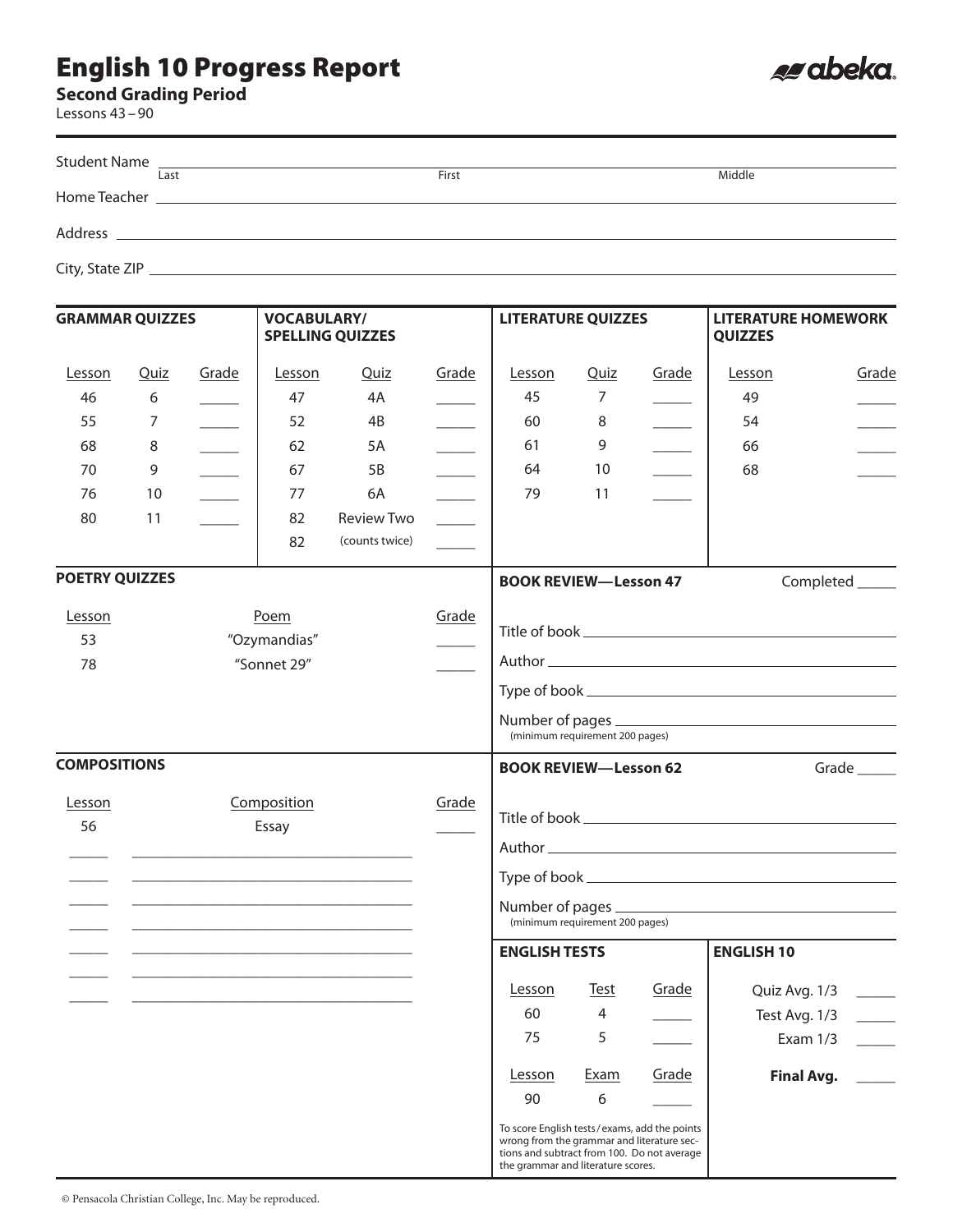#### **Third Grading Period**

Lessons 91–128

| Last | First | Middle |
|------|-------|--------|
|      |       |        |
|      |       |        |
|      |       |        |
|      |       |        |

es abeka.

| <b>GRAMMAR QUIZZES</b>   |      |                                                                                                                                                                                                                                                                                                                  | <b>VOCABULARY/</b>    | <b>SPELLING QUIZZES</b> |                          | <b>LITERATURE QUIZZES</b>                                                                                                          |                |                                             | <b>LITERATURE HOMEWORK</b><br><b>QUIZZES</b> |                   |        |
|--------------------------|------|------------------------------------------------------------------------------------------------------------------------------------------------------------------------------------------------------------------------------------------------------------------------------------------------------------------|-----------------------|-------------------------|--------------------------|------------------------------------------------------------------------------------------------------------------------------------|----------------|---------------------------------------------|----------------------------------------------|-------------------|--------|
| Lesson                   | Quiz | Grade                                                                                                                                                                                                                                                                                                            | Lesson                | Quiz                    | Grade                    | Lesson                                                                                                                             | Quiz           | Grade                                       | Lesson                                       |                   | Grade  |
| 93                       | 12   |                                                                                                                                                                                                                                                                                                                  | 90                    | 7A                      |                          | 92                                                                                                                                 | 12             |                                             | 89                                           |                   |        |
| 103                      | 13   |                                                                                                                                                                                                                                                                                                                  | 95                    | 7B                      |                          | 102                                                                                                                                | 13             |                                             | 94                                           |                   |        |
| 105                      | 14   | $\frac{1}{2}$                                                                                                                                                                                                                                                                                                    | 102                   | 8A                      |                          | 106                                                                                                                                | 14             | $\frac{1}{1}$                               | 100                                          |                   |        |
| 121                      | 15   |                                                                                                                                                                                                                                                                                                                  | 107                   | 8B                      |                          | 109                                                                                                                                | 15             | $\frac{1}{2}$                               | 105                                          |                   |        |
| 124                      | 16   |                                                                                                                                                                                                                                                                                                                  | 115                   | <b>9A</b>               |                          | 117                                                                                                                                | 16             | $\overline{\phantom{a}}$                    |                                              |                   |        |
|                          |      |                                                                                                                                                                                                                                                                                                                  | 123                   | <b>Review Three</b>     |                          | 122                                                                                                                                | 17             |                                             |                                              |                   |        |
|                          |      |                                                                                                                                                                                                                                                                                                                  | 123                   | (counts twice)          |                          |                                                                                                                                    |                |                                             |                                              |                   |        |
| <b>POETRY QUIZZES</b>    |      |                                                                                                                                                                                                                                                                                                                  |                       |                         |                          | <b>BOOK REVIEW-Lesson 103</b>                                                                                                      |                |                                             |                                              | Completed ______  |        |
| Lesson<br>93             |      | Grade<br>Poem<br>"The Sky Is Low-the Clouds Are Mean"                                                                                                                                                                                                                                                            |                       |                         |                          |                                                                                                                                    |                |                                             |                                              |                   |        |
| 118                      |      | "I Wandered Lonely as a Cloud"                                                                                                                                                                                                                                                                                   |                       |                         | $\frac{1}{2}$            |                                                                                                                                    |                |                                             |                                              |                   |        |
| 125                      |      |                                                                                                                                                                                                                                                                                                                  | "To Make a Prairie"   |                         | $\overline{\phantom{a}}$ |                                                                                                                                    |                |                                             |                                              |                   |        |
|                          |      |                                                                                                                                                                                                                                                                                                                  |                       |                         |                          | (minimum requirement 200 pages)                                                                                                    |                |                                             |                                              |                   |        |
|                          |      |                                                                                                                                                                                                                                                                                                                  |                       |                         |                          | <b>ENGLISH TESTS</b>                                                                                                               |                |                                             |                                              |                   |        |
| <b>COMPOSITIONS</b>      |      |                                                                                                                                                                                                                                                                                                                  |                       |                         |                          |                                                                                                                                    |                |                                             | <b>ENGLISH 10</b>                            |                   |        |
| Lesson                   |      |                                                                                                                                                                                                                                                                                                                  | Composition           |                         | Completed                | Lesson                                                                                                                             | <b>Test</b>    | Grade                                       | Quiz Avg. 1/3                                |                   |        |
| 117                      |      |                                                                                                                                                                                                                                                                                                                  | <b>Author Project</b> |                         |                          | 97                                                                                                                                 | $\overline{7}$ |                                             |                                              | Test Avg. 1/3     | $\sim$ |
|                          |      |                                                                                                                                                                                                                                                                                                                  |                       |                         |                          | 113                                                                                                                                | 8              |                                             |                                              | Exam $1/3$        |        |
|                          |      | <u> 1989 - Andrea Stadt Britain, amerikansk politik (* 1958)</u>                                                                                                                                                                                                                                                 |                       |                         |                          | Lesson                                                                                                                             | Exam           | Grade                                       |                                              | <b>Final Avg.</b> |        |
|                          |      | <u> 1989 - Johann Barbara, martin amerikan basar dan berasal dan berasal dalam basar dalam basar dalam basar dala</u><br><u> 1989 - Johann Barbara, martin amerikan basar dan berasal dalam berasal dalam basar dalam basar dalam basar da</u>                                                                   |                       |                         |                          | 128                                                                                                                                | 9              |                                             |                                              |                   |        |
| $\overline{\phantom{a}}$ |      | <u> 1989 - Johann Barbara, martin amerikan basar dan berasal dan berasal dalam basar dalam basar dalam basar dala</u><br><u> 1989 - Johann Barbara, martin amerikan basar dan berasal dan berasal dari berasal dalam berasal dalam berasal</u><br><u> 1989 - Johann Barbara, margaret eta idazlea (h. 1989).</u> |                       |                         |                          | To score English tests / exams, add the points<br>wrong from the grammar and literature sec-<br>the grammar and literature scores. |                | tions and subtract from 100. Do not average |                                              |                   |        |